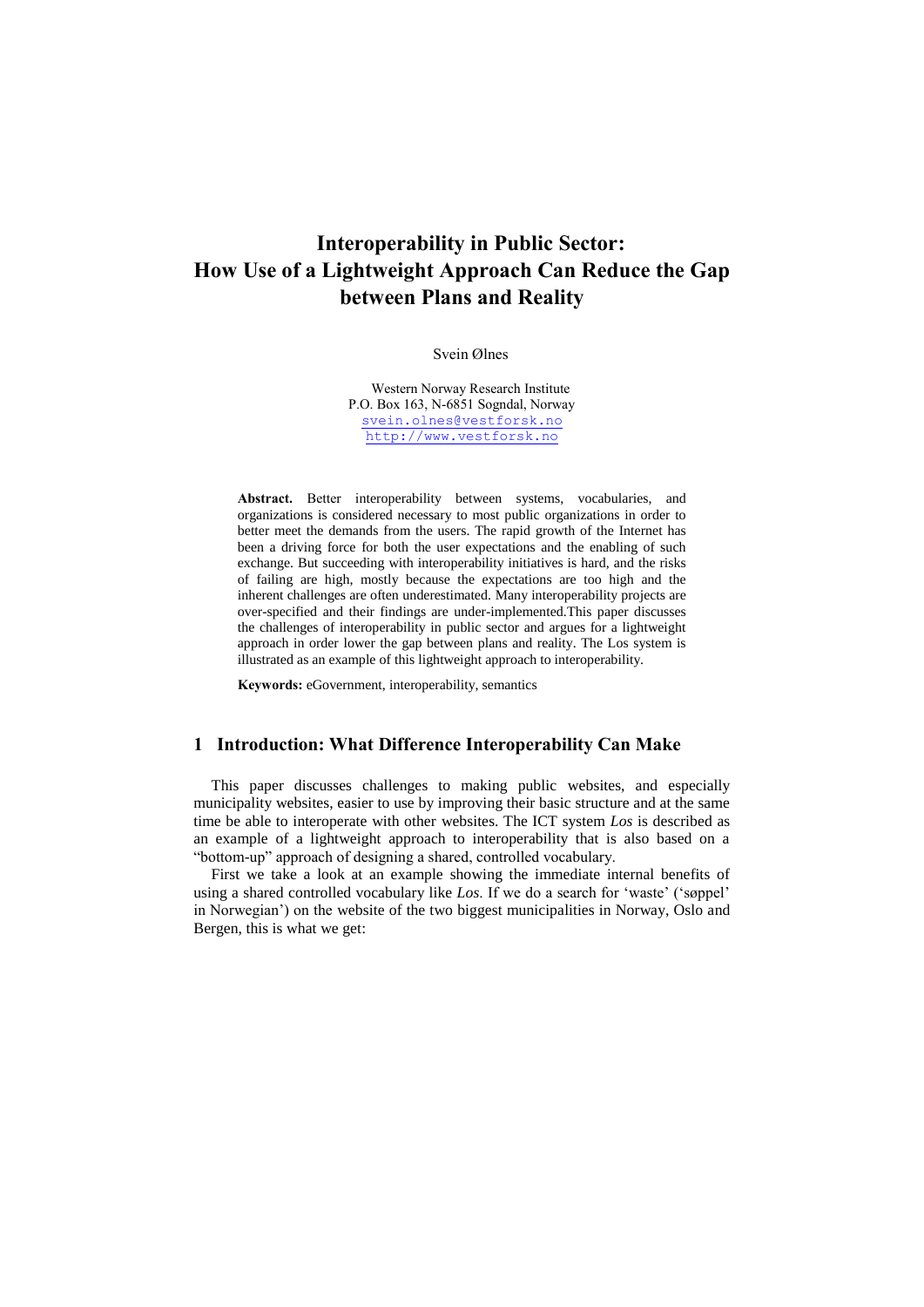

Fig. 1. Search for 'søppel' ('waste') on the municipality of Bergen's website (thematic search) as of March 2010

The search for "søppel" gives the user a link to the theme "renovasjon" ("waste handling') which is the official term used by the municipality. But 'søppel' is what most users likely will search for. The municipality"s own waste management company BIR is also high on the list of results. In addition, when the user clicks on the term "Renovasjon", she also gets relevant information from the central authorities regarding this term. This information covers laws and other regulations that affect the particular service. These external links are maintained by the Los system and the individual Los users (mostly municipalities) do not have to worry about it since the information on the municipality"s website will be automatically updated.

The same search on the municipality of Oslo"s website, gives this result:



**Fig. 2**. Search for "waste" ("søppel") on the municipality of Oslo"s website, March 2010

The result of the search on Oslo"s website gives the user a seemingly random article which happens to mention "søppel" but is far from leading the user to the core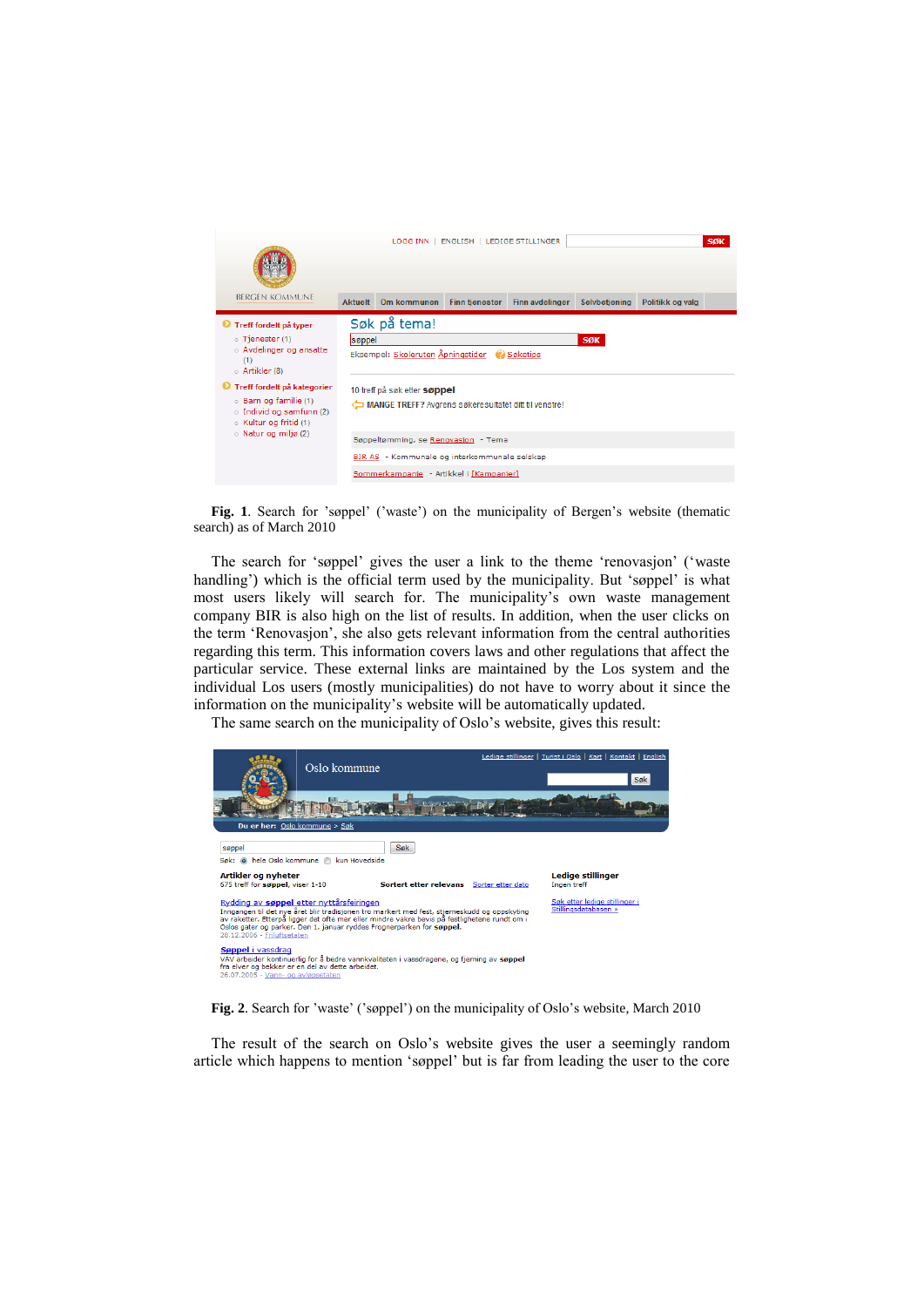service of waste handling. It is also quite old, as the rest of the returned articles on the first result page. The user is left confused and there is really no clue where to get more information, whether Oslo municipality"s own information or relevant information from governmental bodies.

The improvements in internal information retrieval is important, but even more important is the provision of links to relevant external sources. Bergen will automatically get links to relevant governmental resources regarding the specific term (in this case handling of waste) from the Los system.

# **2 Interoperability**

-

The examples shown in the introduction point first of all to the need for a well formed internal information architecture. A good information architecture is necessary in order to help users find what they look for. But it is not sufficient in order to make the individual website interoperable with other websites. In order to achieve interoperability there has to be agreed upon standards and terms or concepts.

Interoperability means the enabling ability of information and communication technology (ICT) systems and of the business processes they support to exchange data, and to enable them with the sharing of information and knowledge [1]. The Swedish public agency, Verva adds to this definition that this must be enabled without the need for any special efforts [2].

The European Commission, through their programme IDABC<sup>1</sup>, further split interoperability into three layers in the first version of the European Interoperability Framework, EIF [1]: organizational interoperability, semantic interoperability, and technical interoperability

In the EIF 2.0 draft IDABC [3] puts forward this definition of interoperability:

*"Interoperability is the ability of disparate and diverse organisations to interact*  towards mutually beneficial and agreed common goals, involving the sharing of *information and knowledge between the organizations via the business processes they support, by means of the exchange of data between their respective information and communication technology (ICT) systems."*

Scholl [4] says that interoperability in essence leads to extensive information sharing among and between governmental entities. However, the obstacles, which prevent a rapid progress in that direction, are not merely technical. In fact, the technology side may prove the least difficult to address, while the organizational, legal, political, and social aspects may prove much more of a challenge.

The extraordinary growth and success of the Internet, and especially the web, has been a key driver in the need for interoperability. With Internet, communication has become a central part of almost every ICT system. And, because Internet represents an open platform, a heterogeneous digital environment has become the norm and not an exception.

<sup>&</sup>lt;sup>1</sup> IDABC is a Community programme managed by the European Commission's [Directorate-](http://ec.europa.eu/dgs/informatics/contact/index_en.htm)[General for Informatics.](http://ec.europa.eu/dgs/informatics/contact/index_en.htm) IDABC stands for Interoperable Delivery of European eGovernment Services to public Administrations, Business and Citizens.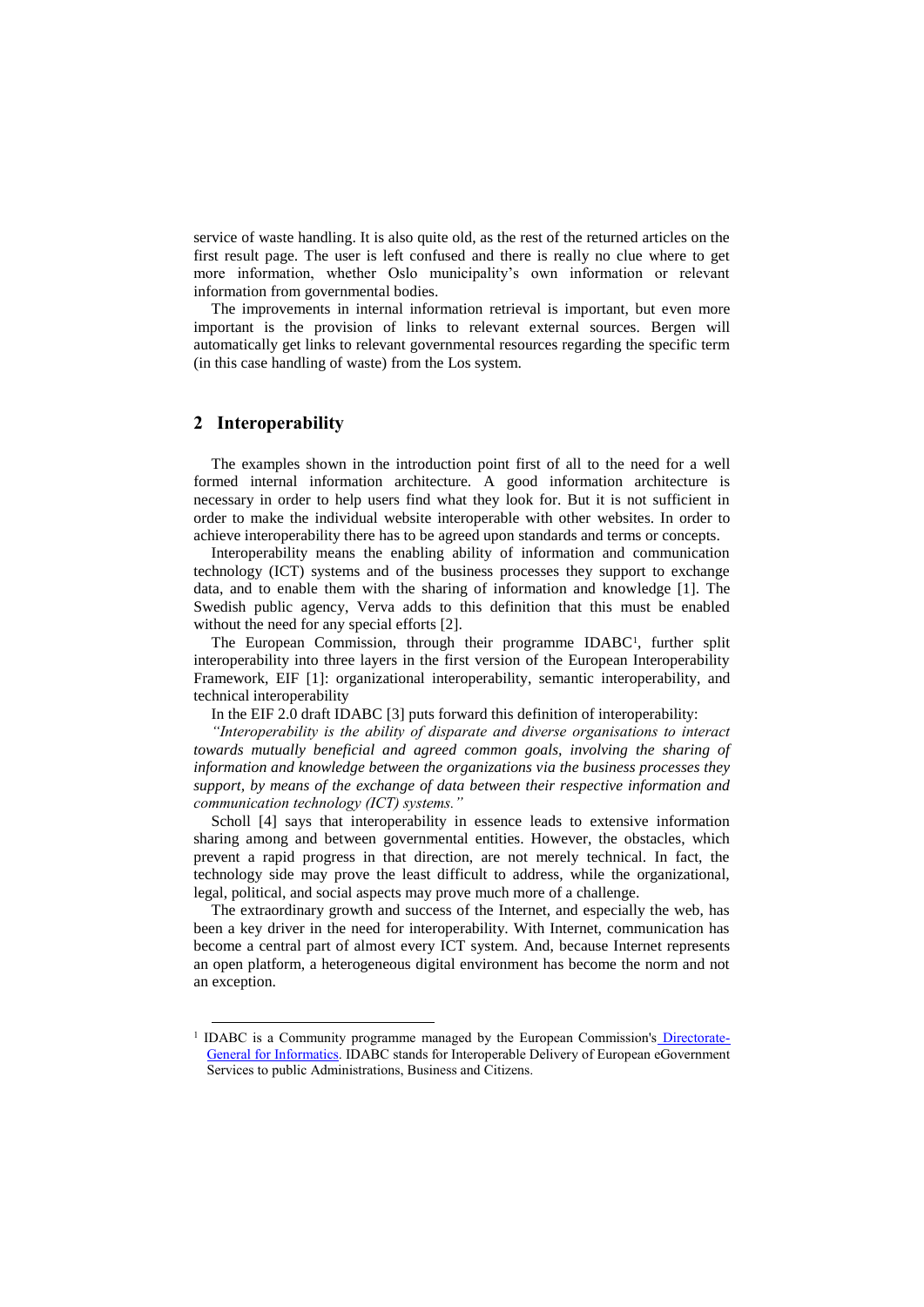In a more closed environment it was easier to look at information exchange as a bilateral challenge that could be solved between pairs of systems, one at the time. XML, the standard syntax for information exchange on the Net, was at first seen as the solution to the interoperability challenges before it was recognised as only the technical part of the interoperability stack. The agreement on using XML as the container of information did not solve the fundamental problems of interoperability. To say that different systems can communicate because they use XML is similar to saying that since you use the Latin alphabet you will be able to communicate. The *meaning* of the communication is vastly underestimated. As Harris et al. [5] states ".. these technologies will not be effective unless the meaning of the tabs, data items, and models of data are properly described, coordinated, communicated, and reused between designers, developers, and users of the information systems".

Slowly, the challenges of interoperability are beginning to be fully understood, and there is a general acceptance in most governments, for the need of common frameworks to resolve this complex issue. Most European countries have implemented Governmental Interoperability Frameworks and they rely heavily on the recommendations in EIF coupled with the Service Oriented Architecture (SOA) described by OASIS<sup>2</sup> [6] among others.

In Norway, the Ministry of Government Administration and Reform has proposed an interoperability architecture for public sector in which the SOA principles are at the core [7]. The follow-up of the proposal has yet to be outlined, but a central part of the proposal is the idea of shared components. Public sector agencies should strive to build applications using shared components in order to facilitate openness and reuse. The use of open standards and open source software are also key parts of the architecture.

## **3 Challenges to Achieving Interoperability**

-

Going back to the definition of interoperability from the European Commission and Verva, it means the ability of ICT systems (and the business processes they support) to exchange data and to enable the sharing of information and knowledge without any specific prearrangement. The "specific prearrangement" means that if a specific interoperability process functions between organisations A and B, it should also function between organisations A and C without any further amendments.

That does not mean that there is no prearrangement necessary. There is prearrangement necessary to facilitate interoperability between systems and processes. Primarily, the interoperability process involves the use of standards. Standards are agreements on terms, concepts and techniques (syntax), and are prerequisites for multilateral information exchange. These types of standards are what David and Greenstein [8] call compatibility standards and are separated from two other kinds of standards; the reference and the minimum quality standards. For the discussion of interoperability, only the compatibility standards are relevant.

<sup>2</sup> Organization for the Advancement of Structured Information Standards is a not-for-profit consortium that drives the development, convergence and adoption of open standards for the global information society.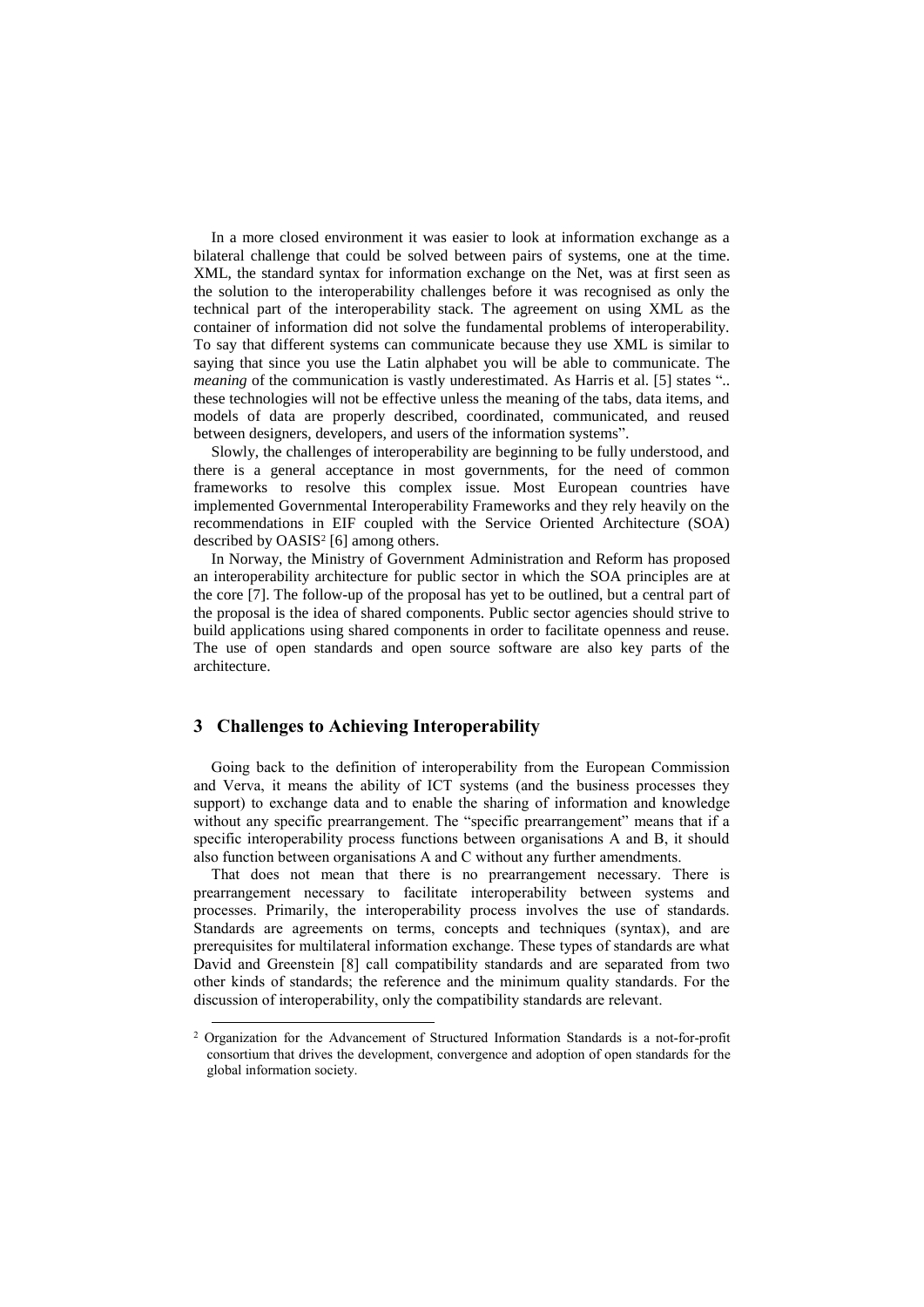The techniques or syntax part of standard agreements is the technical layer of the interoperability model. XML can serve as a good example of technical interoperability standards. The XML specification says how to format the code in your mark-up language and has a strict syntax definition contrary to HTML. But the name of the tags is at the discretion of the developer to define. That means that XML is a very good bearer of information where the names of tags have been agreed upon.

But, even if you have agreed that a specific XML should contain the tag  $\langle$ name $\rangle$ , there will probably be questions of how to interpret it. Is it both the first and the last name or just either one of them? Should, it be written with the last name first? And it gets worse! Consider the tag <address>. Is it visiting address? Is it postal address? What information should it contain?

Clearly, agreeing on terms and thus moving up to the semantic layer, is not enough either to avoid ambiguity. To avoid, or at least reduce, ambiguity there is a need to define the terms and concepts and there is also often a need to describe the relation between concepts. In other words there is a need for an ontology. Ontology is a wide term and in the ICT domain it is often common to distinguish between ontologies with a small or big  $\omega$  [9].

Ontologies come in many flavours, from the simple controlled vocabulary to complex OWL models. The most familiar ontologies are taxonomies, hierarchical structures which essentially only have the relations 'broader' and 'narrower'. Thesauri go a bit further and expand the list of relations beyond mere hierarchical ones. Relations like 'Use', 'Used for', and 'Related Term' are added. But still there is only a finite list of relations.

If we want to create relations freely, the only possibility is to use semantic technology. Using semantic technology, you are no longer restricted to a set of given relations but can create them as you wish. The structure is no longer hierarchical as in a taxonomy and (partly) a thesauri, but a graph structure.

There are currently two standards for semantic technology; the RDF/OWL (Resource Description Framework/Web Ontology Language) suite from W3C [10] [11], also called semantic web, and the ISO 13250 Topic Maps standard [12].

Worldwide the semantic web standard from W3C draws the main attention, but in Norway the situation is special because of a very strong hold for Topic Maps. The latter is due to the relatively large Topic Maps community. Key developers of the Topic Maps standard are also Norwegian and they hold important positions as senior developers and architectures in major ICT consultancies. As a result, there exist several ready semantic solutions for Topic Maps, especially software supporting portal implementations, in contrast to the semantic web where lack of customer ready software currently is the Achilles heel.

Having the technology in place, the next challenge is to map information to the ontology of some kind. This task is difficult even if the ontology is as simple as its taxonomy.

Accepting that interoperability is more than agreeing on a common syntax (like XML), the next challenge is not to be overwhelmed of the complexities and almost try to encompass the whole world in the system model. The risk of doing things overly complex is just as serious as underestimating the challenges of interoperability. Many systems fall victim to the danger of being over-specified and under-implemented. The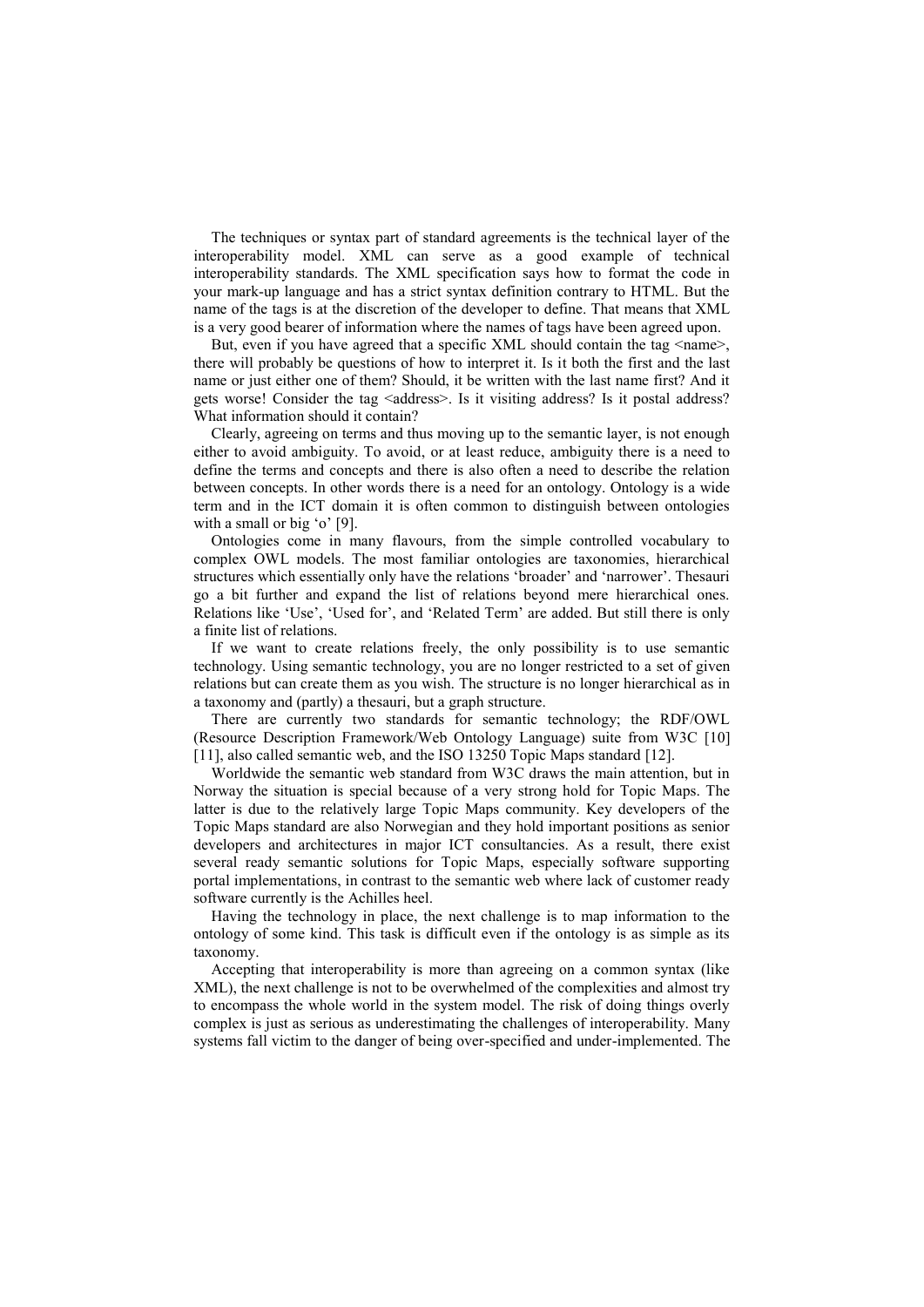clue is, to strike the right balance between accepting a complex challenge and seeking the simplest possible solution to the specific problem.

The development of the European Interoperability Framework from version 1.0 to the proposed version 2.0 can serve as an illustration of how interoperability issues often tend to get overly complex. In the EIF 1.0, the famous and much cited threelayer model with organizational, semantic, and technical interoperability was introduced. The framework was well received and many national interoperability frameworks (NIF) were developed on the basis of EIF.

In the proposed 2.0 version [3] the original three-layer model has been expanded to five layers. Also, two additional dimensions have been introduced to capture standards and interoperability chains.





What used to be a simple model has become a complex one and it is necessary to ask whether this really adds to the understanding of the interoperability issue in itself. Interoperability is complex but we should use models to simplify complex things, not make them more complex.

The introduction of new interoperability levels can be fruitful in order to reveal hidden knowledge or structures. The addition of a legal interoperability level was first seen in the Swedish report on a national framework for interoperability by Verva [2]. However, the political context should probably be seen as an implicit part of lawmaking. After all laws are the instruments enabling the transformation of political ideas into action.

As the challenges of interoperability finally seem to be fully understood, the huge gap between plans and reality in this field is also recognized [13]. Codagnone and Wimmer found that although a lot of attention has been paid to interoperability from the EU member states, the gap between intentions as expressed in various ICT plans and the actual achievements were assessed as very high.

Lowering the huge gap between plans and reality calls for the highlighting of good practices showing what is achievable with relatively low complexity. The Norwegian information sharing system Los is one of these examples and is explained in detail below.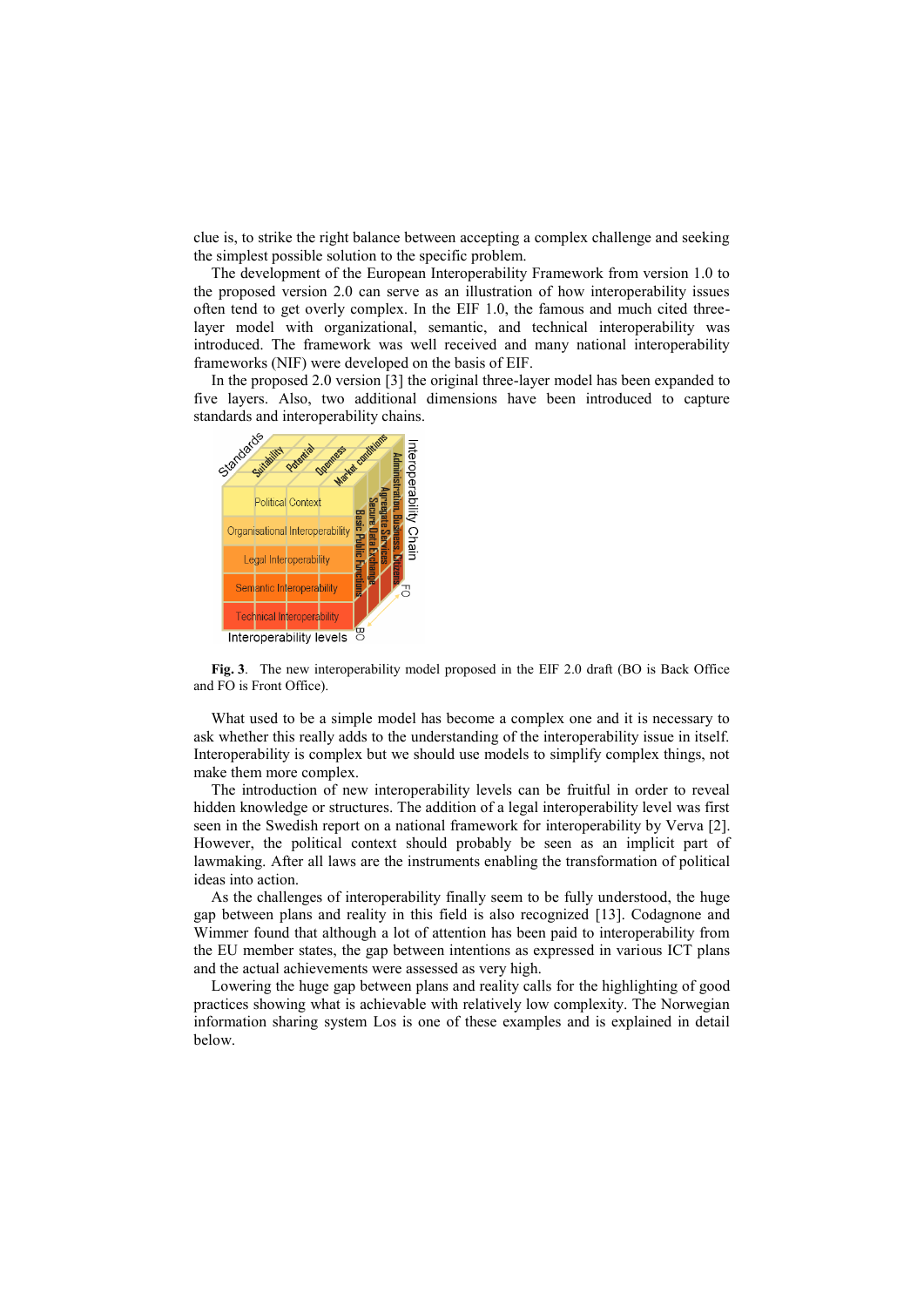# **4 Los – A Lightweight Approach to Interoperability**

Los is the name of a system enabling seamless exchange of information between public organisations. The information exchange is based upon a list of keywords describing public services. At present the system is mostly used by municipalities in their information portals, as shown in the introductory chapter. The name Los means a pilot at sea (a navigator) in English and refers to easier navigation to public sector information and services.

#### **4.1 The Los Information Architecture**

Los is a controlled vocabulary with terms describing public services. The vocabulary is organized as a thesaurus following the ISO 2788 standard for monolingual thesauri construction [14] and the broader terms suggest a two-level navigation structure, shown in the figure below. To each preferred term a number of *help words* are attached. Help words are synonyms, expired terms, and so on; generally all the terms that are *not preferred*.



**Fig. 4**. The Los information architecture. "Tema" is the two-level thematic structure, "Emneord" are the topic words (terms), and "Nettressurs" are the information resources linked to the topic words.

The Los thesaurus was developed by doing a thorough examination of public websites and how they presented their information about their services [15]. Municipalities were also asked what services was most sought after by the users, and search logs, especially the search log at [www.norge.no,](http://www.norge.no/) were studied to identify the words used by the users when searching for public services.

Los has been available from 2007 and almost 100 municipalities have implemented it in their local portals. The key to this uptake is that the vendors of public sector portals have been interested in the project and implemented support for it in their portal systems. Through the key vendors of municipality portal system Los is therefore available to 80-90 % of the municipalities in Norway, although only a third of these have actually started using it.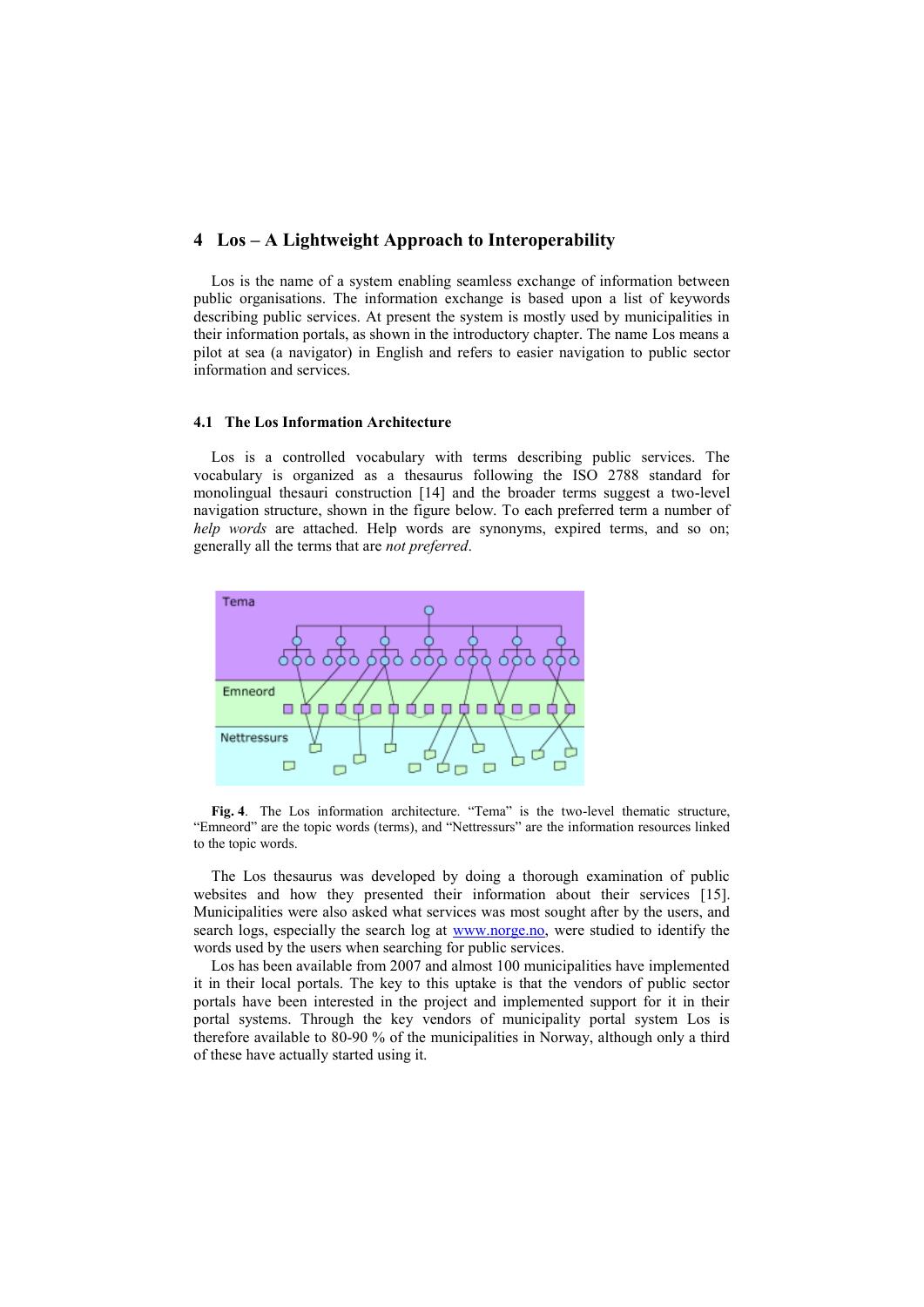## **4.2 Classification and Categorization**

Los is a system for categorizing information about public sector services. The categorization process involves annotating information resources with Los topic words. The right words can be found either by browsing the Los structure or by browsing or searching the combined topic words and help words.

The users will meet Los either through navigating the structure itself or by searching and hitting a keyword or help word, as shown in the introduction chapter.

The concepts classification and categorization are often used interchangeably. Since both concepts deal with organizing information they are often mistaken for being synonymous. But as Elin K. Jacob [16] points out there is a difference between the two concepts, and to quote Jacob it is "a difference that makes a difference".

According to Jacob traditional classification is characterized by rigor in that it mandates that an entity either is or is not a member of a particular class. The fact that the classes are mutually exclusive and non-overlapping makes the system itself stable. This contrasts to the system of categorization where nonbinding associations between entities are drawn. Unlike classification these associations are not based on a set of predetermined principles, but on the simple recognition of similarities that exist across a set of entities. This makes categorization a flexible but also unstable system.

The figure below shows some of the principle differences between classes/classification and categories/categorization from the municipality sector. The predefined classes in our example are 'Person', 'Service', and 'Institution' are all relevant building blocks in an ontology describing a municipality. But of course it is only a small part of this ontology. The hierarchical structure often associated with classes and classification is not shown here, but it is easy to imagine both 'Institution' and 'Service' as top nodes in a taxonomy (e.g. the class 'Service' could have a subclass of 'Educational services' and so on).



**Fig. 5.** Classification and categorization

The categorization part on the other deals with keywords that can be attached to content regardless of the class it belongs to. One keyword can easily be attached to different content and thus different classes. . But this "meeting" of classification and categorization is not troublefree. It is in some senses different worlds meeting, and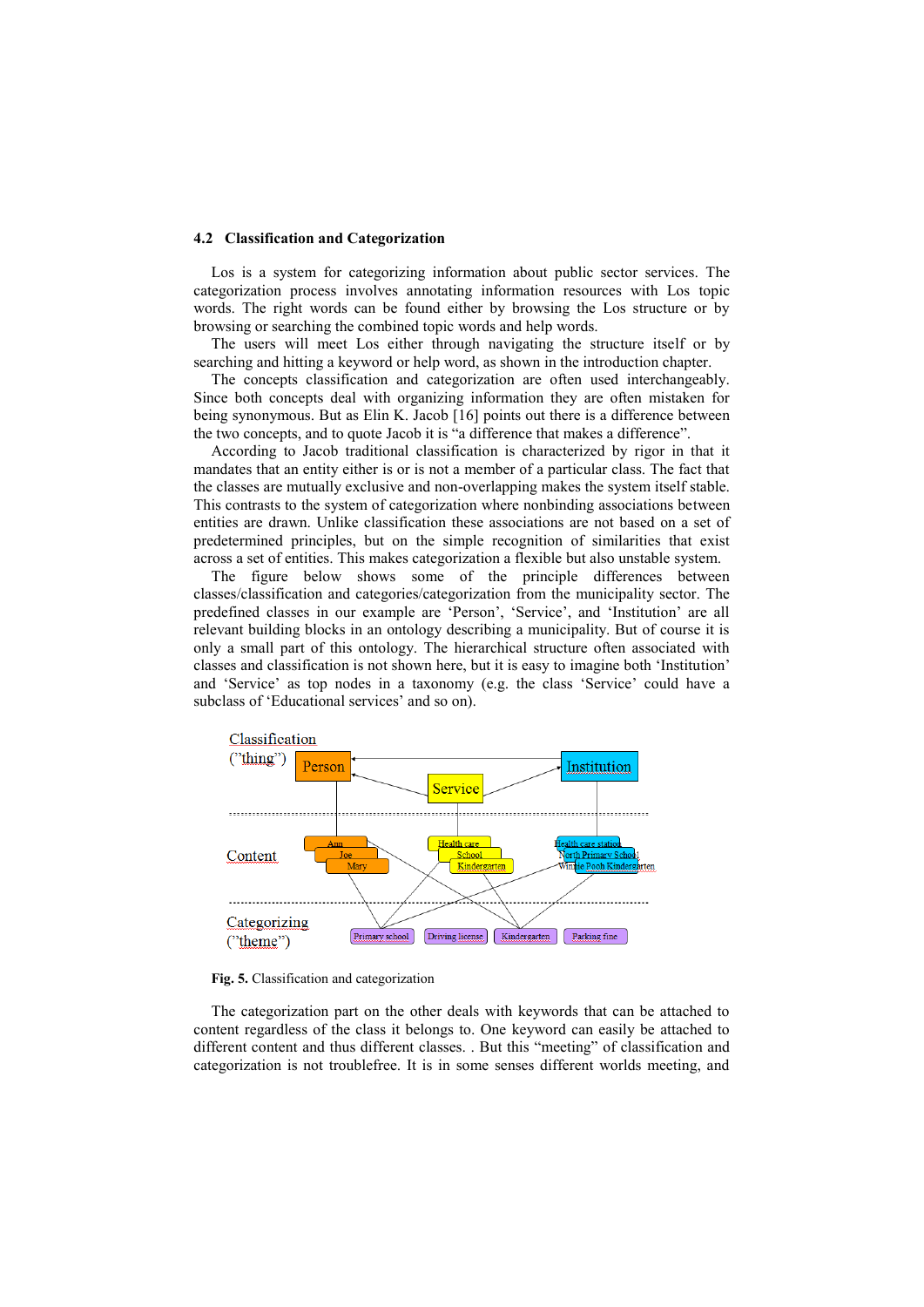often colliding. However, they can play together if we regard the differences and turn them into strengths.

The classification and categorization concept division can also be found in today's main approaches to semantic technology. The semantic web, represented by the W3C standards rdf and owl is tightly coupled with the classification system in classes being the main concept and taxonomy structures denoting subclasses.

The other standard for semantic technology is Topic Maps. Although Topic Maps can be used to model typical classification systems, modelling using this standard normally tends to lean much on the categorization system. The reason for this can be that Topic Maps comes from the domain of library information science while semantic web has its roots in mathematics and logics [17].

Los is about categorization and therefore is only part of the answer to building a complete ontology for a municipality web portal. Los has to be integrated into a richer ontology in order to make the most out of it

## **4.3 Information resources, not services**

A very important aspect of Los is the underlying semantics and the description of the key concepts. Los does not link to services but to information about services, whether they are electronically available or not. This distinction between *services* and *information that describes services* is very important in order to get a coherent semantic system where definitions of concepts are clear and unambiguous. The problems that can occur with unambiguous definitions were encountered during the test phase when the Los ontology met the ontology for the Bergen municipality web portal. It became clear that the municipality of Bergen, as one of the pilot users of Los, used a different definition of *service* than Los and that caused failures in the information integration process.

The following example can illustrate the difference between a service and a resource describing the service. Kindergarten is a service from the municipality (or a private company). Providing an online application form for kindergarten does not mean that there is an online service for kindergarten. The kindergarten is still the same physical thing, the online application form is not the service. There is considerable confusing and misuse of terms in regard to this. In our daily speaking we understand each other even if we are not very precise, but for a semantic system it is of utmost importance to clarify the terms and use them in a precise way.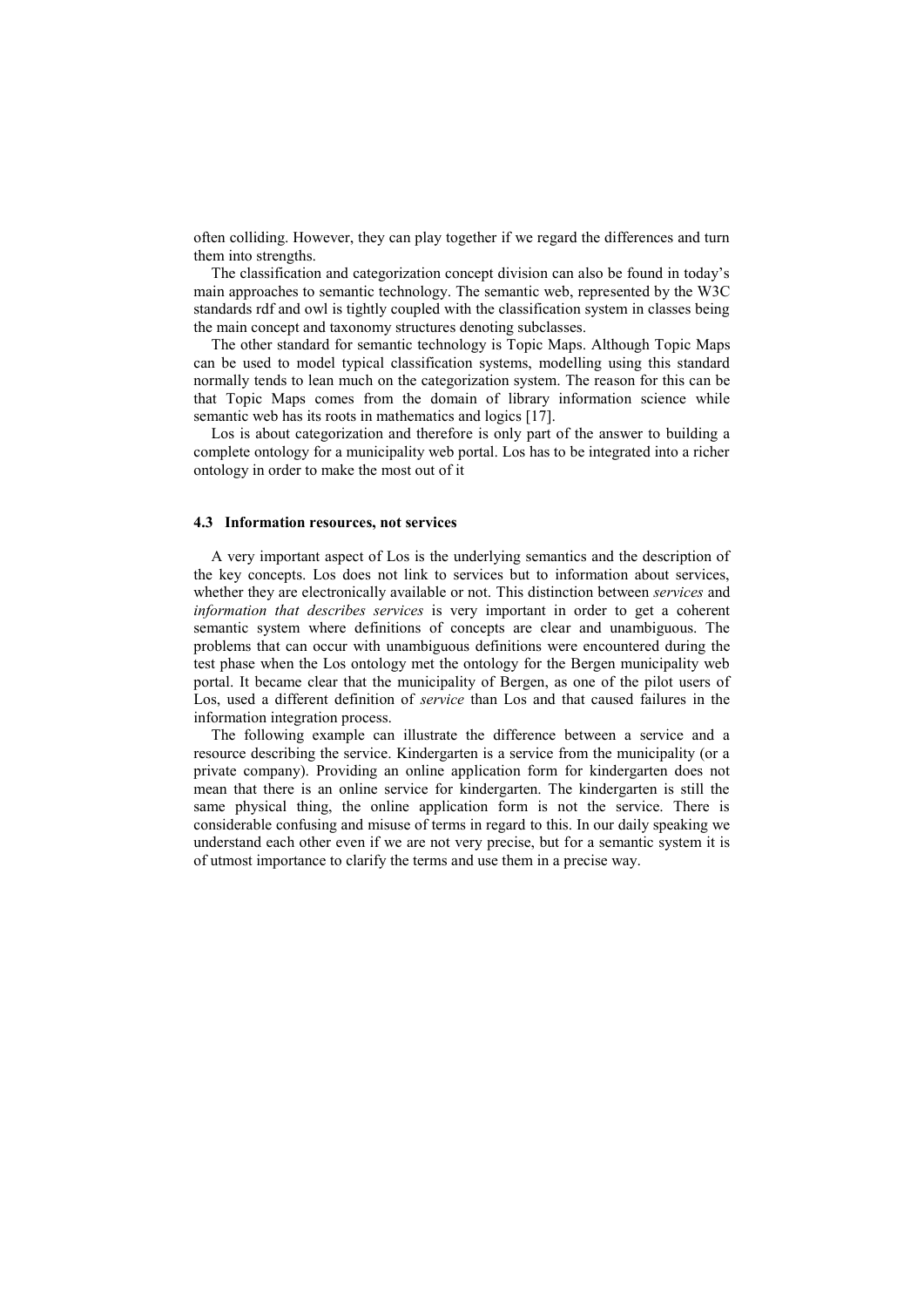

**Fig. 6.** The general Los ontology. Notice the distinction between services and information about services. Los is about the latter.

## **4.4 Lightweight Approach to Information Sharing**

As shown in the introduction chapter Los is well suited to improve the information architecture on a public website. But the real value in the system lies in the ability to share information across organizations and across sectors. Los comes with an extensible collection of governmental resources annotated with the Los vocabulary. A subscriber to Los will automatically get access to these resources and can use the structure and vocabulary to adjust it to own information. By annotating one's own information the organization using Los can combine local and central information structured according to the predefined vocabulary. The result is that external links will be automatically linked and updatet and there is no maintenance for the organization.

The vocabulary with the corresponding resources can be fetched from the Los hub by queries following the REST principle [18]. This way the information sharing process is completely open and foreseeable.

A local municipality using Los can share its annotated resources with others using the lightweight publishing protocol Atom [19]. Los resources are described using Qualified Dublin Core [20], but due to the dumbing-down principle the reader of the RSS based Los-information can skip all the DC details it does not understand and just show the known RSS elements.

Locally annotated Los resources are also expected to be expressed in the original document using Qualified Dublin Core. This way also systems not knowing of Los can make use of some of the added metadata. This way Los will also add value to the current intiatives for increased publishing of open data from public sector.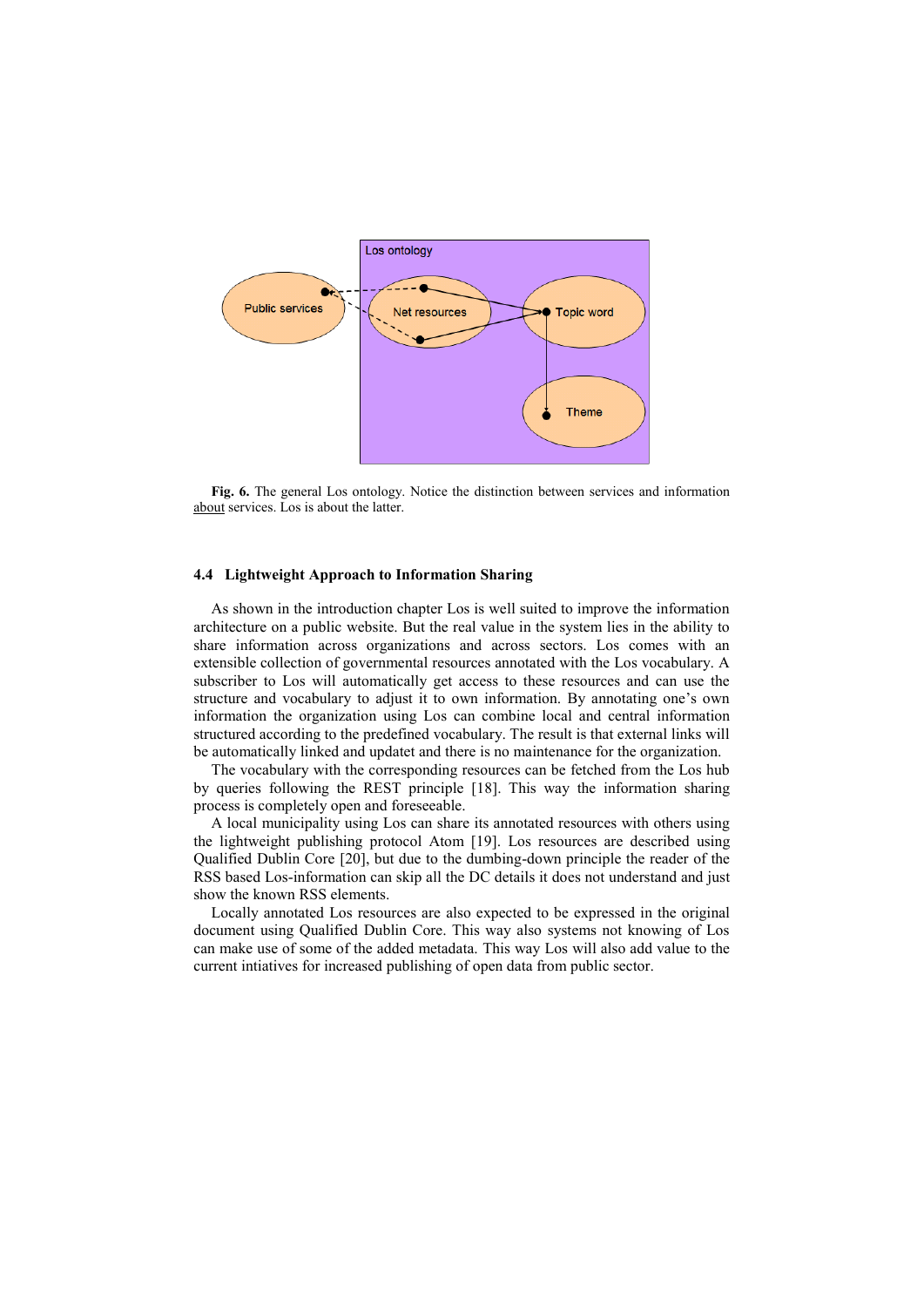# **5 Conclusions and Further Research**

Common guidelines are necessary to achieve interoperability. The proposed common architectural framework for public sector in Norway states that every (digital) service established should be designed for interoperability [7]. Interoperability is one of seven proposed principles laid down for the architectural framework, with the service-oriented approach as the overlaying principle.

But the report says little about how to achieve interoperability although it should be mandatory for every new (digital) service to at least discuss the needs and the possibilities. At the same time the challenges of interoperability can seem daunting to most organizations and this can itself delay the necessary development.

In the meantime, waiting for such guidelines, it is important to shed light on good practices like Los. It represents a lightweight approach to interoperability that is valuable as a way to lower the gap between plans and reality in interoperability. The immediate challenge for this and similar solutions, once they are fully implemented, is to open up and harmonise with each other and other initiatives both in public and private sector.

There is a need for a more thorough evaluation of interoperability projects or initiatives to better understand what the main challenges are. It would also be interesting to look at different methodological approaches in the these projects; i.e. a "top-down" or a "bottom-up" approach.

Another interesting research issue is how lightweight approaches fit together with the more demanding interoperability initiatives and frameworks.

It would also be interesting to look at the use of Los from a municipality's perspective and whether it has improved user satisfaction and reduced the need for physical contact or telephone or email contact with the municpality's administration.

# **References**

- 1. IDABC: European Interoperability Framework for Pan-European eGovernment Services v. 1.0, Luxembourg.<http://ec.europa.eu/idabc/servlets/Doc?id=19529> (2004)
- 2. Verva : Nationellt ramverk för interoperabilitet[, http://verva.24](http://verva.24-timmarswebben.se/upload/verksamhetsstod/presentation-hearing.pdf) [timmarswebben.se/upload/verksamhetsstod/presentation-hearing.pdf,](http://verva.24-timmarswebben.se/upload/verksamhetsstod/presentation-hearing.pdf) Stockholm, (2008)
- 3. IDABC: European Interoperability Framework for Pan-European eGovernment Services, v. 2.0 draft, Luxembourg.<http://ec.europa.eu/idabc/servlets/Doc?id=31597> (2008)
- 4. Scholl, H. J.: Interoperability in E-Government: More than Just Smart Middleware. HICSS, vol. 5, pp.123, Proceedings of the 38<sup>th</sup> Annual Hawaii International Conference on System Sciences (HICSS'05) - Track 5 (2005).
- 5. Harris, S., J. Gibbons, J. Davies, A. Tsui, and C. Crichton: Semantic Technologies in Electronic Government, In Tomasz Janowski and Teresa Pardo, editors, ICEGOV 2008. Pages 45 — 51. Cairo. December, 2008. ACM Press.
- 6. OASIS: Reference Model for Service Oriented Architecture, <http://docs.oasis-open.org/soa-rm/v1.0/soa-rm.pdf> (2006)
- 7. Ministry of Government Administration, Reform and Church Affairs: Felles IKT-arkitektur i offentlig sektor. [http://www.regjeringen.no/upload/FAD/Vedlegg/IKT](http://www.regjeringen.no/upload/FAD/Vedlegg/IKT-politikk/Felles_IKT_arkitektur_off_sektor.pdf)[politikk/Felles\\_IKT\\_arkitektur\\_off\\_sektor.pdf](http://www.regjeringen.no/upload/FAD/Vedlegg/IKT-politikk/Felles_IKT_arkitektur_off_sektor.pdf) Oslo (2007)